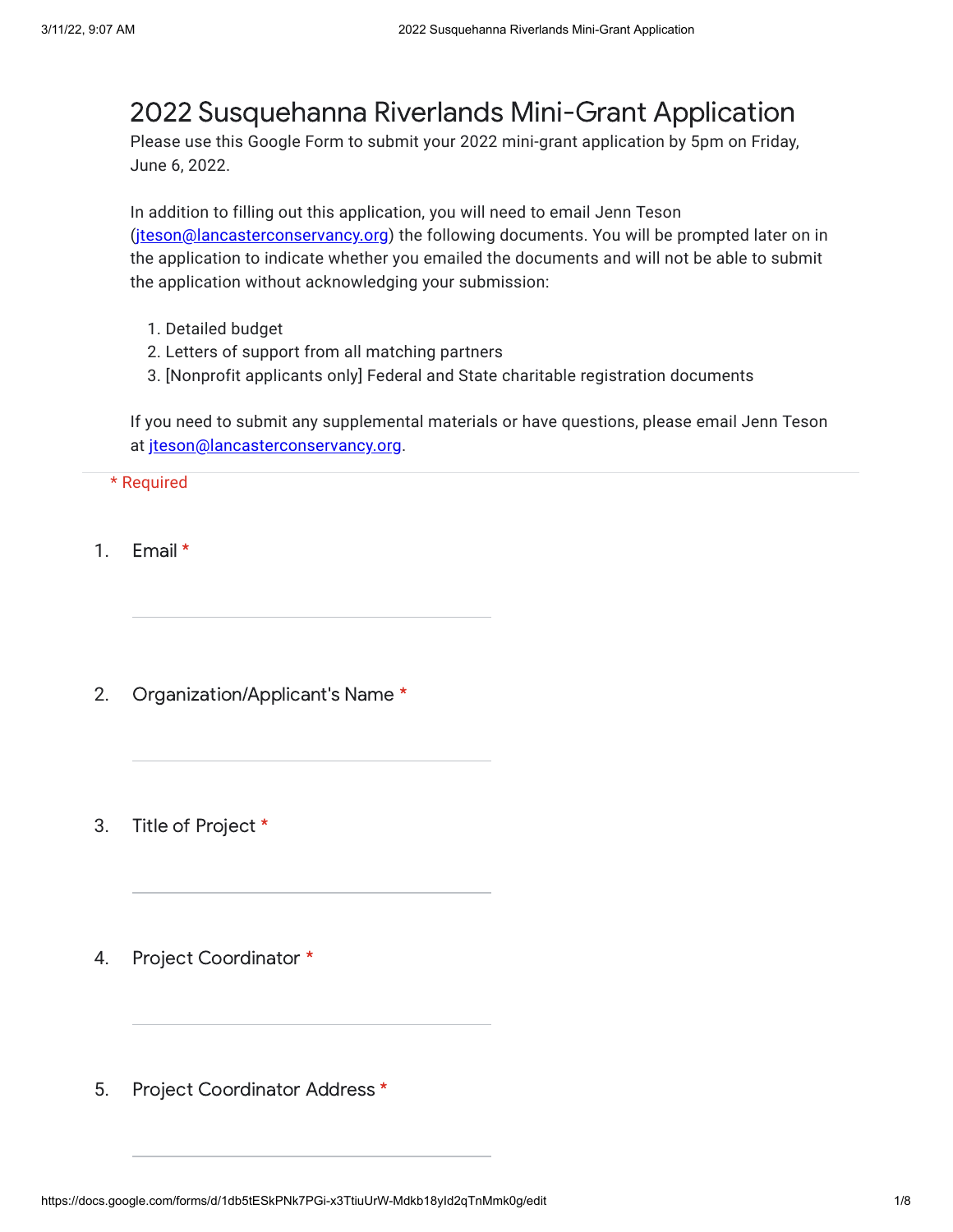- 6. Project Coordinator Phone Number \*
- 7. [if Nonprofit applicant] Project Coordinator Federal EIN
- 8. [if Nonprofit applicant] Charitable Organization's Registration Number
- 9. All Nonprofit applicants must submit as a PDF attachment evidence of your organization's tax exempt status with the IRS by emailing the document to [jteson@lancasterconservancy.org](mailto:jteson@lancasterconservancy.org). \*

*Mark only one oval.*

IRS tax exempt document emailed to [jteson@lancasterconservancy.org](mailto:jteson@lancasterconservancy.org)

I am not applying on behalf of a nonprofit organization

10. All Nonprofit applicants must submit as a PDF attachment evidence of your organization's tax exempt status with the PA Department of State Bureau of Charitable Organizations by emailing the document to [jteson@lancasterconservancy.org](mailto:jteson@lancasterconservancy.org). \*

*Mark only one oval.*

PA Department of State Bureau of Charitable Organizations document emailed to [jteson@lancasterconservancy.org](mailto:jteson@lancasterconservancy.org)

I am not applying on behalf of a nonprofit organization

Criteria A - **Sufficient** Project Scope The mini-grant selection committee will rank your project on five criteria. Please describe why your project meets these criteria. Criteria A is worth 20% of the project's score.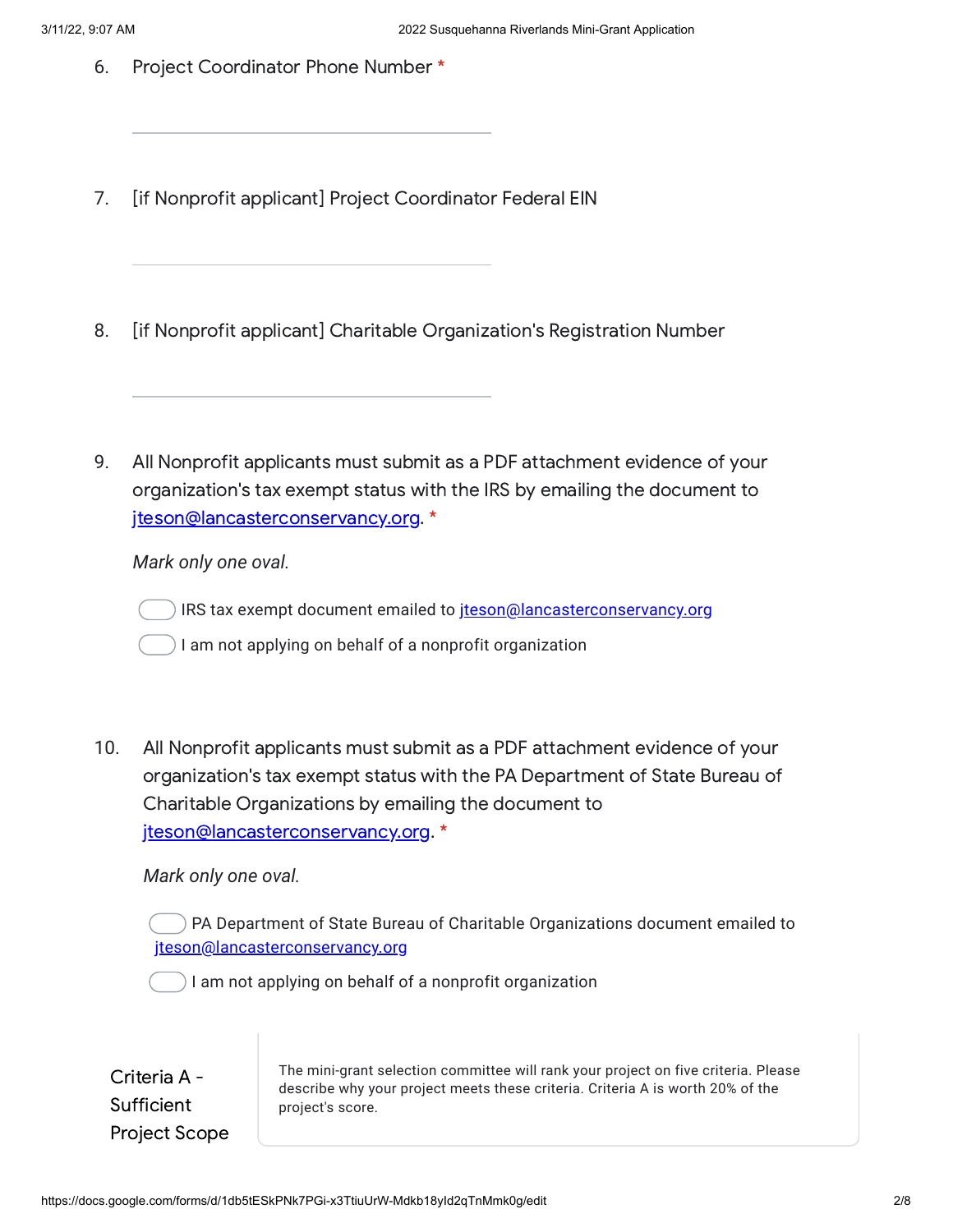11. A1. Please give a few sentences to summarize the scope of your project. Please type no more than a paragraph. \*

12. A2-1. Please email a detailed budget to Jenn Teson at [jteson@lancasterconservancy.org](mailto:jteson@lancasterconservancy.org) using the template linked below. It includes a sample budget for reference. Add more rows if needed. [https://www.lancasterconservancy.org/wp-content/uploads/2022/03/7\\_Budget-](https://www.google.com/url?q=https://www.lancasterconservancy.org/wp-content/uploads/2022/03/7_Budget-Template_02-25-2022-1.xlsx&sa=D&source=editors&ust=1647011229568875&usg=AOvVaw3ON6l2dPuSSHRNbmBeYQqm)Template\_02-25-2022-1.xlsx \*

*Mark only one oval.*

Detailed budget emailed to [jteson@lancasterconservancy.org](mailto:jteson@lancasterconservancy.org)

- Other:
- 13. A2-2. Total project cost \*
- 14. A2-3. Total grant request (NOTE this can only be a maximum of 50% of the total project cost) \*
- 15. A2-4. Total cash match \*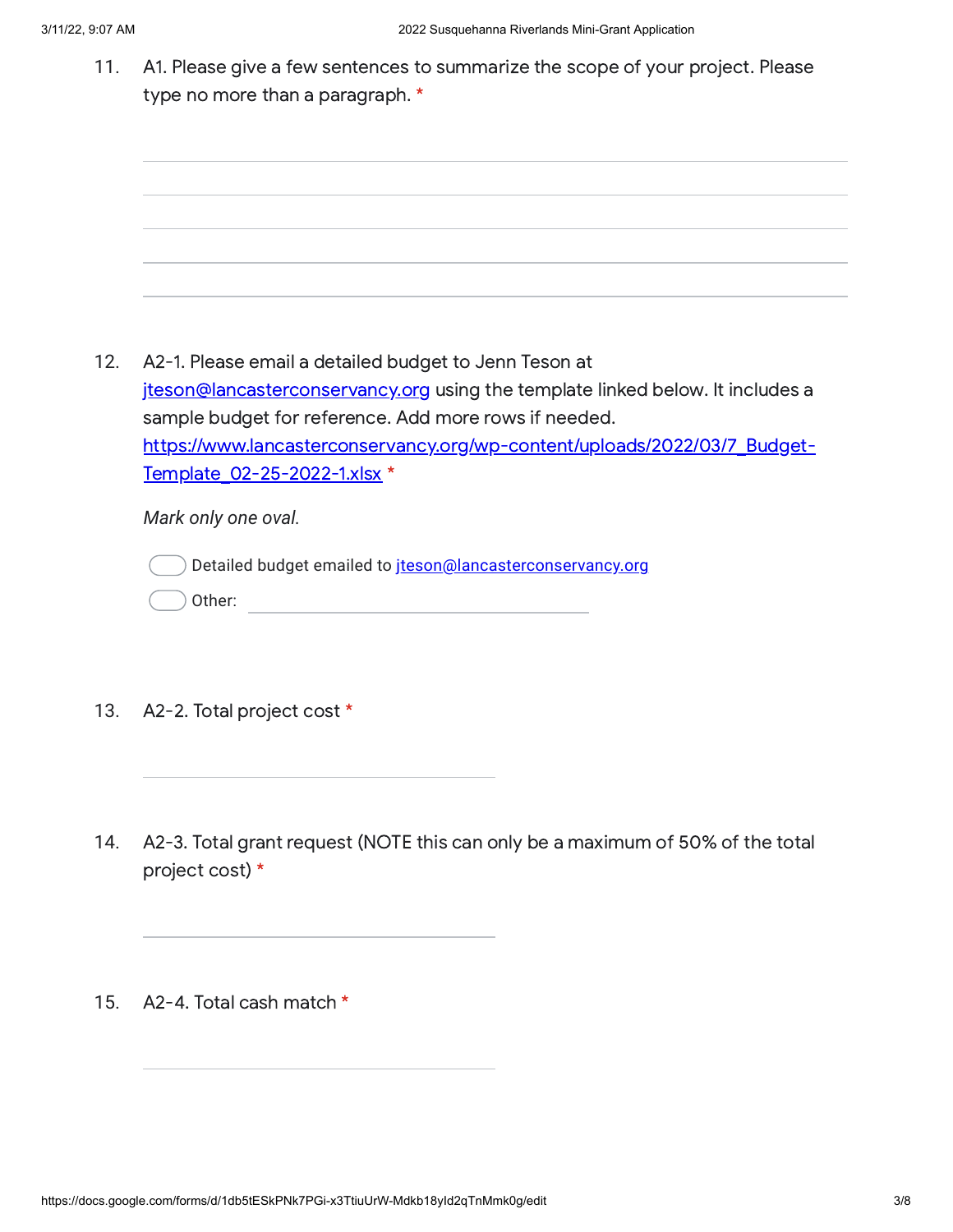16. A2-5. Total in-kind match

17. A3. Please create an outline of your project's schedule using phases. Give the major milestones towards the project's completion using months as milestones. Include as much detail as possible without setting specific date deadlines. \*

18. A4. Please list the project deliverables as succinctly as possible. \*

Criteria B - Partner and Regional **Collaboration** The mini-grant selection committee will rank your project on five criteria. Please describe why your project meets these criteria. Criteria B is worth 20% of the project's score. Please only include partners providing match for the project (in-kind or cash).

19. B1. How will other partners be involved on this project? Actions of your partners should be detailed enough in your budget so that we understand their match. \*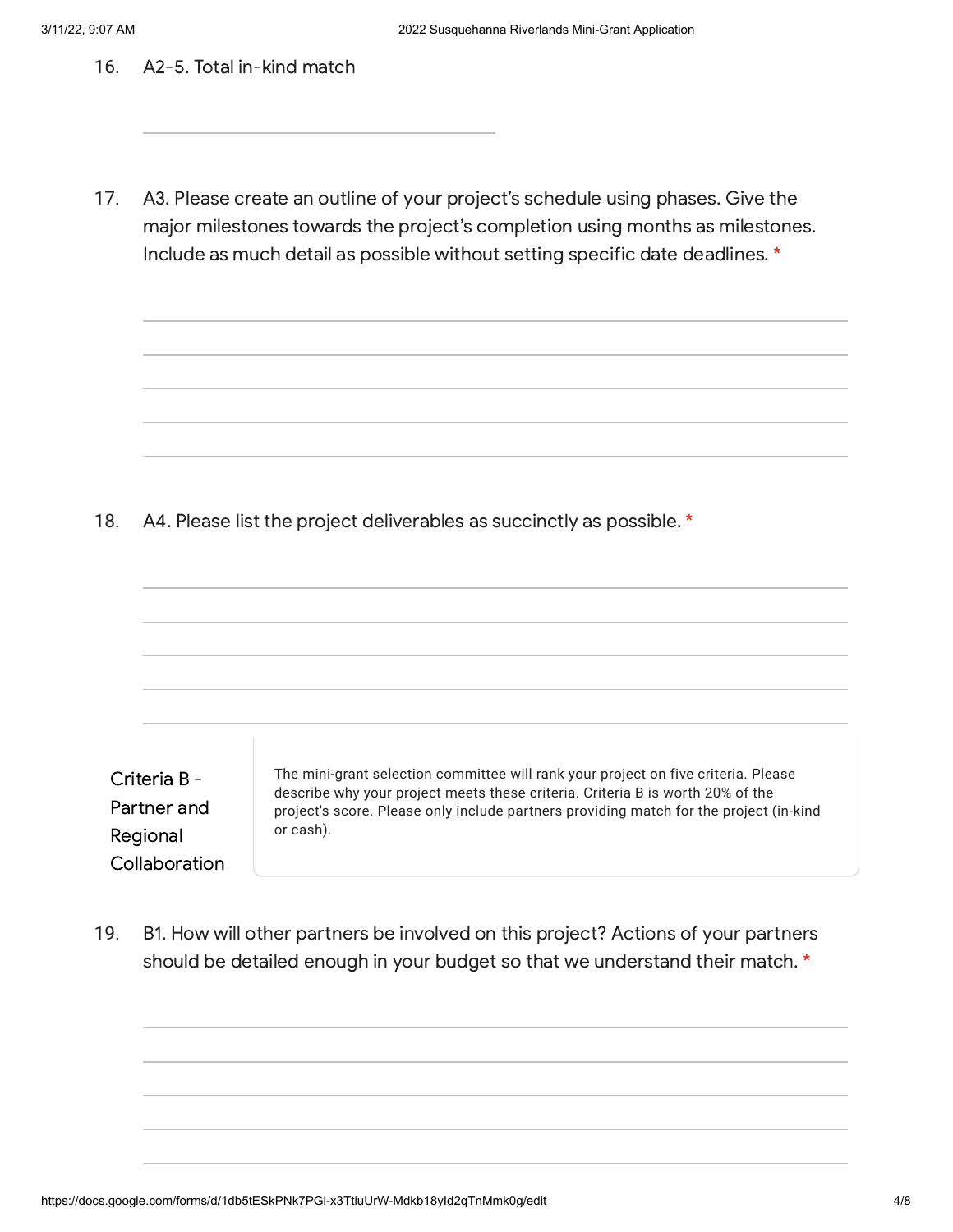20. Matching Partner Organization 1: Please provide an organization name, contact, and contact information. \*

21. Matching Partner Organization 2: Please provide an organization name, contact, and contact information.

22. Other Matching Partner Organizations: Please provide the following for each additional matching partner: organization name, contact, and contact information.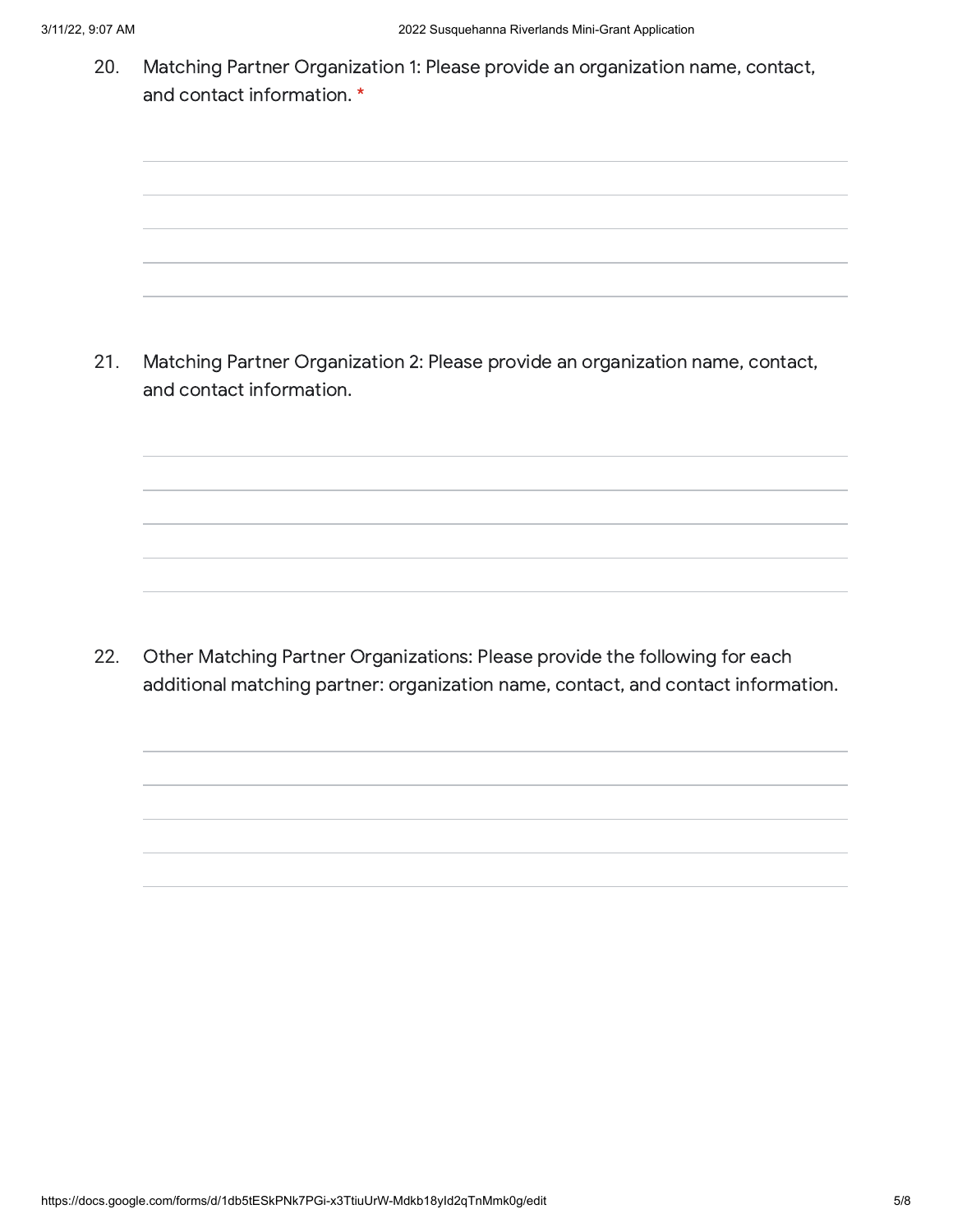23. B2. Please send a letter of support for each matching partner to Jenn Teson at [jteson@lancasterconservancy.org](mailto:jteson@lancasterconservancy.org). Each letter should state: (1) the main contact that will be collaborating including their contact info, (2) what they are matching (cash or in-kind), and (3) please have partners include their letters on official letterhead. \*

*Mark only one oval.*

) Letters of support emailed to [jteson@lancasterconservancy.org](mailto:jteson@lancasterconservancy.org) for each matching partner

Other:

| Criteria C -<br>Advances the<br>goals and<br>objectives of the<br>Susquehanna<br><b>Riverlands</b> | The mini-grant selection committee will rank your project on five criteria. Please<br>describe why your project meets these criteria. Criteria C is worth 20% of the<br>project's score. Find the Strategic Plan by clicking this link:<br>https://susquehannariverlands.com/wp-<br>content/uploads/2019/12/SusquehannaRiverlandsStrategicPlan_Oct_2019.pdf |
|----------------------------------------------------------------------------------------------------|-------------------------------------------------------------------------------------------------------------------------------------------------------------------------------------------------------------------------------------------------------------------------------------------------------------------------------------------------------------|
| Strategic Plan                                                                                     |                                                                                                                                                                                                                                                                                                                                                             |

24. C1. STRATEGIC PLAN: Please explain how your project will work to advance the Susquehanna Riverlands mission, vision and goals as outlined in its Strategic Plan (https://susquehannariverlands.com/wp[content/uploads/2019/12/SusquehannaRiverlandsStrategicPlan\\_Oct\\_2019.pdf](https://www.google.com/url?q=https://susquehannariverlands.com/wp-content/uploads/2019/12/SusquehannaRiverlandsStrategicPlan_Oct_2019.pdf&sa=D&source=editors&ust=1647011229571269&usg=AOvVaw3nCEX0Ay-lOunl5j9K5IuA)). Specifically, how will it address one of more of the following focus areas: (1) habitat and trail (re)connectivity, (2) ecosystem health, (3) sustainable public access to the Susquehanna River and its surrounding natural lands, and (4) emphasize community partnership and collaboration? Please write out the goals and objectives you are referencing. Explain specifically how the project will satisfy these goals and objectives. \*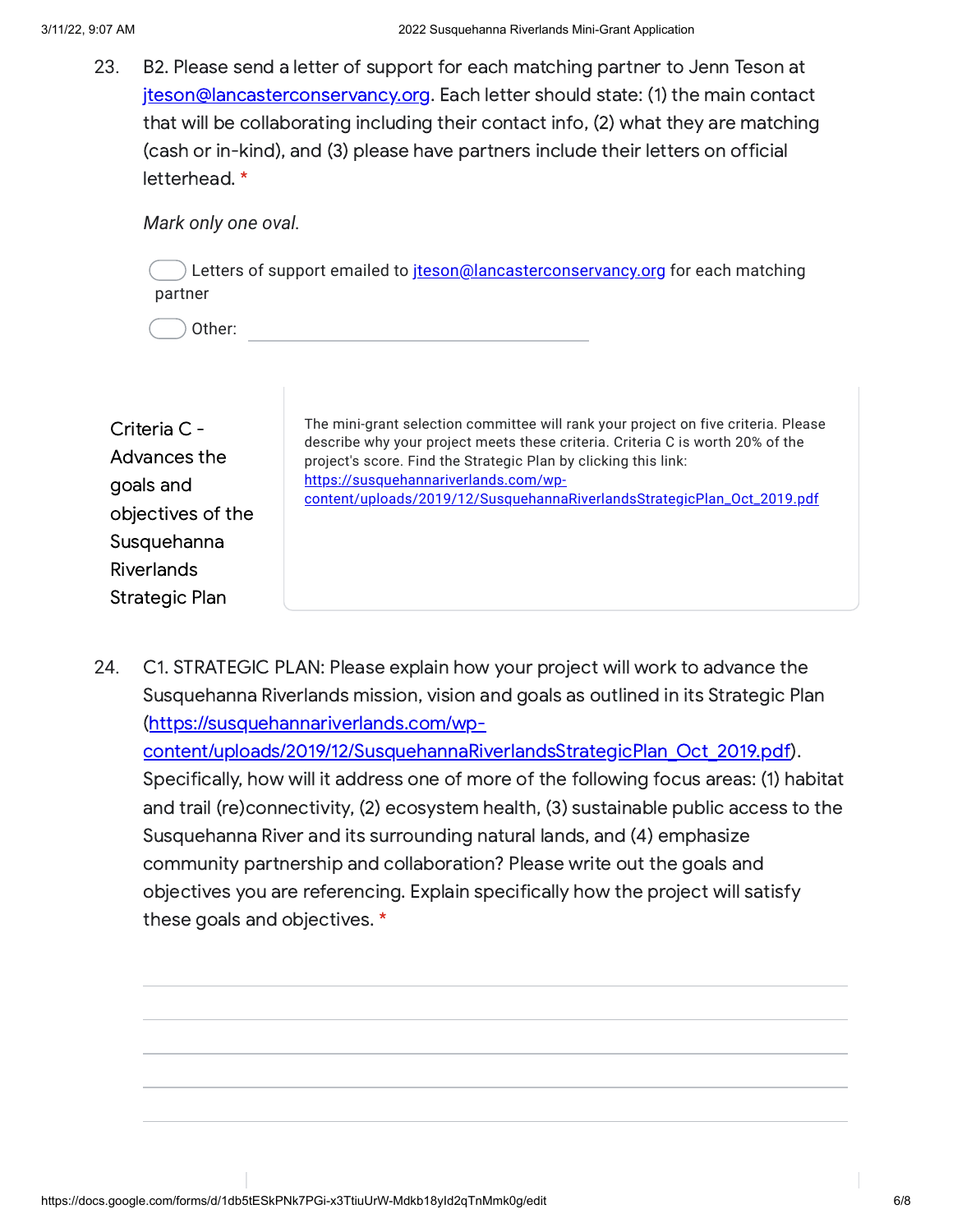Criteria D - Measurable **Success** 

The mini-grant selection committee will rank your project on five criteria. Please describe why your project meets these criteria. Criteria D is worth 20% of the project's score.

25. D1. Overall what does success look like when this project is completed? \*

26. D2. Describe short-term measurement of success. Use of metrics such as # of people, acres, etc. is required. \*

27. D3. Describe long-term measurement of success. Use of metrics such as # of people, acres, etc. is required. \*

Criteria E - Match is Secured

The mini-grant selection committee will rank your project on five criteria. Please describe why your project meets these criteria. Criteria E is worth 20% of the project's score.